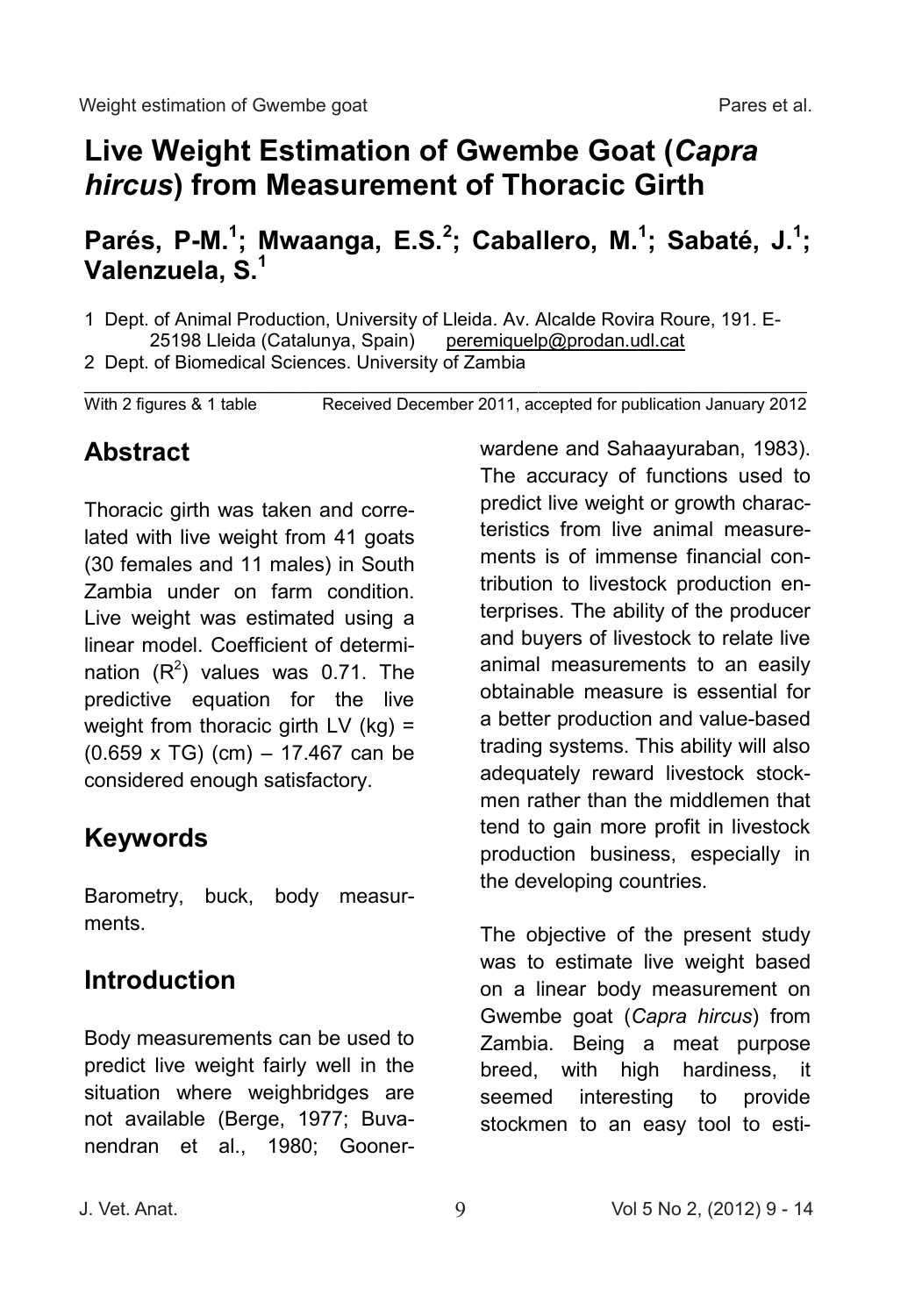mate the live weight of their animals.

### **Material and Methods**

### *Animals*

The data for this study were obtained from 41 goats (30 females and 11 males) from different flocks kept extensively in different farms of the Lusitu area, Gwembe Valley, at South of Zambia. Animals were kept under traditional management: no routine health management system is applied and the goats are routinely bred following heat apparition to rams under non controlled natural mating, and no supplementary feed is provided. Only those animals considered pure breed and of apparent good health were considered for this study. Field data collection was performed during August 2011 (dry season).

#### *Live animal measurement*

Animals were weighed suspended on a hanging dynamometer. Thoracic girth was measured as the body circumference immediately caudal to the front leg and was measured with a flexible tape. Measurements were performed by different people.

#### *Statistical analysis*

The PAST software (Hammer et al., 2001) was used to obtain the statistics of the two variables and to test a linear regression to obtain prediction equations of live weight.

### **Results and Discussion**

The results obtained for the studied animals (Table 1) showed that mean weight ranged between 13.1- 32.7±5.4 kg and 12.0-27.1±4.8 kg for females and males respectively (Figure 1). Varying range of scatter observed in the weight distribution (CV between 24.7 and 26.2 %) can be attributed to the fact that the animals are all raised under slightly different management or environmental conditions. Both measurements presented a normal distribution. No statistical differences appeared between sexes for thoracic girth. Pearson (raw) correlation between live weight and thoracic girth was 0.84335. The lineal regression and the predictive equation for body weight are presented in Figure (2). Coefficient of determination  $(R^2)$ value was 0.71. From the obtained field data the formula LV  $(kg)$  =  $[0.659 \times TG]$  (cm)  $- 17.467$  could be established as a good predictor.

Lungu (in Lovelace et al., 1993) established another formula for Zambian goats (LV=  $[0.89 \times TG]$  -33.78, but it seems less accurate than the obtained in thus study (9.7 % of difference in our research, 210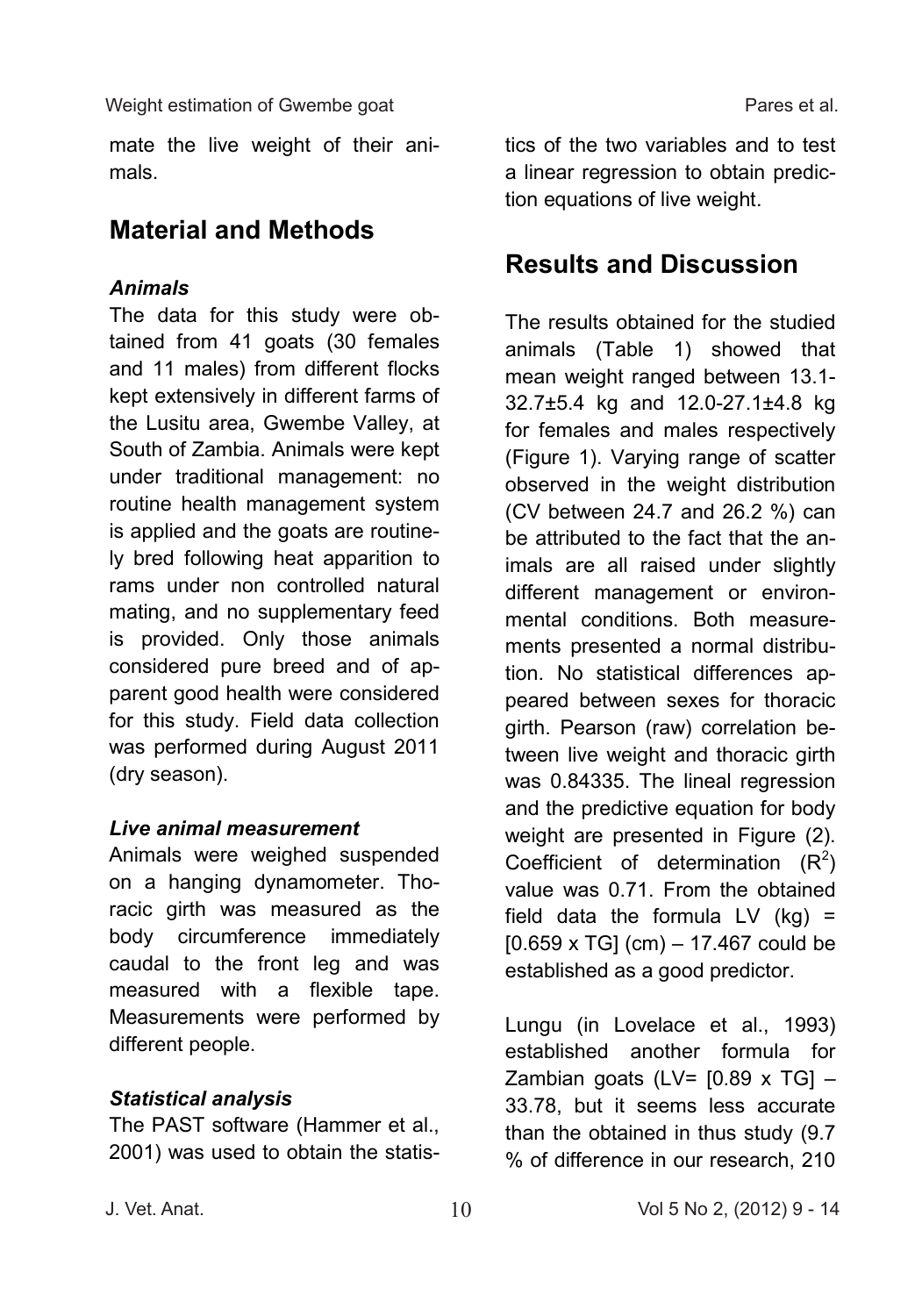#### Weight estimation of Gwembe goat example of the Pares et al.

in theirs). In this study, our animals were lighter than the studied by Lungu (average live weight  $= 31$  kg for Gwembe females).

### **Conclusion**

This report has demonstrated that a prediction equation for live weight using the thoracic girth is possible and that this measurement can predict body weight with good precision. This observation agrees with many previous publications for donkeys (de Aluja et al., 2005), goat (Olatunji & Adeyemo, 2009), sheep (Afolayan et al., 2006; Parés, 2008), etc. The thoracic girth measurement is easily performed, being the distance around the body of the animal immediately behind the front legs. Probably a multiple regression with the addition of other measurements to chest girth would result in significant improvements in accuracy of prediction. However, under field conditions, live weight estimation using chest girth alone would be preferable because of difficulty of the proper animal restraint during measurement. This thus reduces the practical usefulness of using other body measurements in conjunction with chest girth.

But it would be ridiculous to say that this would mean that the animals with thicker thorax would tend to be

more profitable in terms of reproduction. Selection according uniquely to thoracic girth is extremely risky and also dangerous. It must be an obvious truth that a male which gets valuable daughters is worth more as a breeder than another who has thicker thorax but gets mediocre and bad daughters. Stockmen must be convinced that the way a buck or she-goat breeds is the only really efficient way to test his worth, so the live weight is basically a tool to evaluate animals for meat purposes.

## **Acknowledgements**

The authors acknowledge the local stockmen for animal management and data collection. The assistance of Lusitu technicians is also appreciated, as well the useful help provided by the veterinarias Andrew Kataba and Sulani Kayz. We wish also to acknowledge the "Oficina de Cooperació i Solidaritat" of the University of Lleida for funding a livestock research in Zambia (2011).

## **References**

Afolayan, R.A., Adeyinka,I.A.

Lakpini, C.A.M. (2006): The estimation of live weight from body measurements in Yankasa sheep**.** *Czech J. Anim. Sci*., 51 (8): 343–348.

Berge S. (1977): On the estimation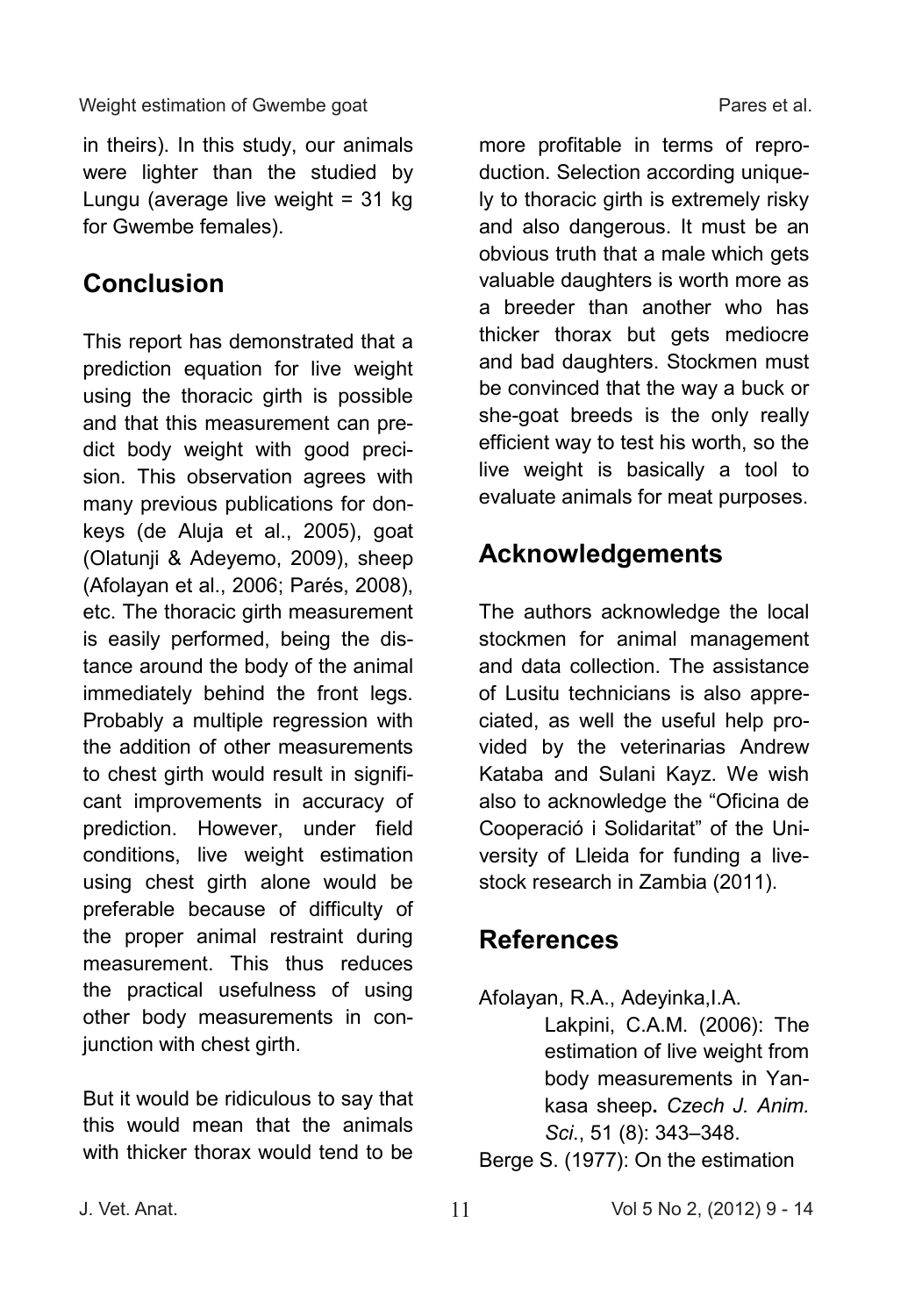of weight and increase in weight by means of the chest girth in Norwegian red cattle at the Agricultural University at As, Norway in the years 1972 and 1974. Acta Agric. Scand. 27: 65–66.

Buvanendran V., Umoh J.E., Abu bakar B.Y. (1980): An evaluation of body size as related to weight of three West African breeds of cattle in Nigeria. J.Agric.Sci. 95: 219–224.

de Aluja AS, Tapia Pérez G,

López F, Pearson RA. (2005): Live weight estimation of donkeys in central Mexico from measurement of thoracic circumference. Trop. Anim. Health Prod. Nov; 37 Suppl 1: 159-71.

Goonerwardene L.A., Sahaayuru-

ban P. (1983): Analysis of body measurements and prediction of live weight in crossbred Lanka bulls. In: *Proc. 5th World Conf. Prod.,*  2: 27–28.

Hammer, Ø. , Harper, D.A.T., and Ryan,P.D. (2001): PAST: Paleontological Statistics Software Package for Education and Data Analysis. Palaeontologia Electronica 4(1).http://palaeoelectronica. org/2001\_1/past/issue1\_01.h tm.

Lovelace, C.E.A., Lungu, J.C.N.,

Masebe ,P.O.C.S., Sakala, B., Nyivenda, I., Sikazwe, G., Mizinga, K.M. (1993): Reproductive performance of Zambian goats under drought conditions. In: Improving the productivity of indigenous African Livestock. Internat. Atomic Energy Agency: 73-80. Austria.

Olatunji-Akioye, A.O., Adeyemo,

O.K. (2009): Liveweight and<br>Chest Girth Correlation in Correlation in Commercial Sheep and Goat Herds in Southwestern Nigeria. *Int. J. Morphol.* 27(1):49-52.

Parés,S P.M. (2008): Caracterització estructural i racial de la raça ovina Aranesa. Ph. T*.* Universitat Autònoma de Barcelona, Barcelona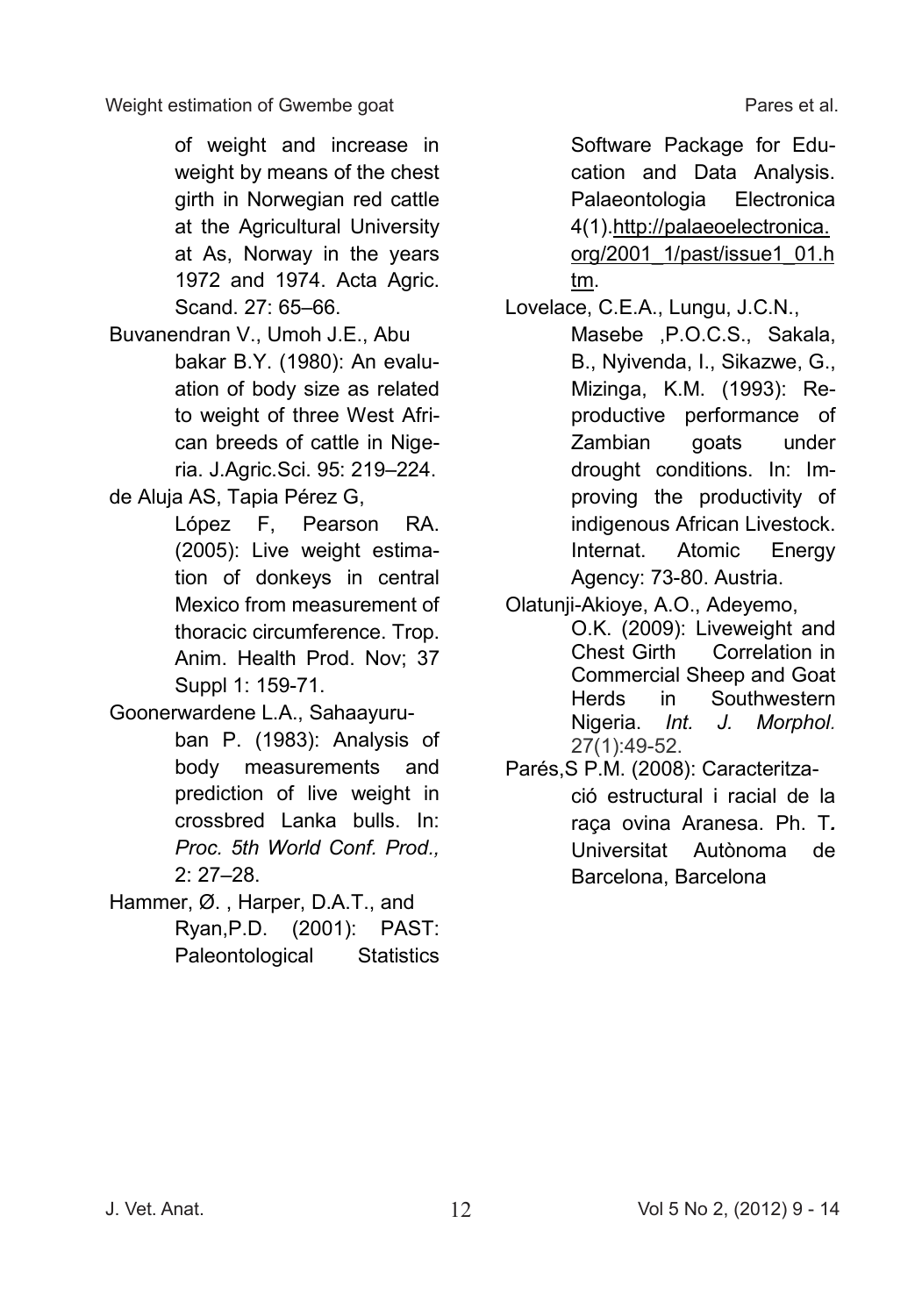Weight estimation of Gwembe goat **Pares et al.** Pares et al.

**Table (1):** Summary of live-measurement traits for GOATS (N=30 females and 11 males).

| LW: Live weight (kg); TG: thoracic girth (cm). |  |  |  |  |  |  |
|------------------------------------------------|--|--|--|--|--|--|
|------------------------------------------------|--|--|--|--|--|--|

| <b>FEMALES</b>  | LV       | TG    | <b>MALES</b> | LV       | TG    |
|-----------------|----------|-------|--------------|----------|-------|
| Min.            | 13.1     | 46.0  |              | 12.0     | 45.5  |
| Max.            | 32.7     | 83.5  |              | 27.1     | 72.0  |
| Mean            | 22.0     | 60.0  |              | 18.3     | 53.83 |
| Stand, Dev.     | 5.429    | 7.761 |              | 4.802    | 8.310 |
| Median          | 20.4     | 59.8  |              | 17.2     | 52.0  |
| <b>Skewness</b> | 0.245    | 0.739 |              | 0.569    | 1.046 |
| Kurtosis        | $-1.180$ | 1.473 |              | $-0.747$ | 0.730 |
| CV(%)           | 24.68    | 12.94 |              | 26.18    | 15.43 |
| Shapiro-Wilk W  | 0.936    | 0.957 |              | 0.934    | 0.884 |
| P (normal)      | 0.072    | 0.265 |              | 0.453    | 0.118 |

Females:



Males: